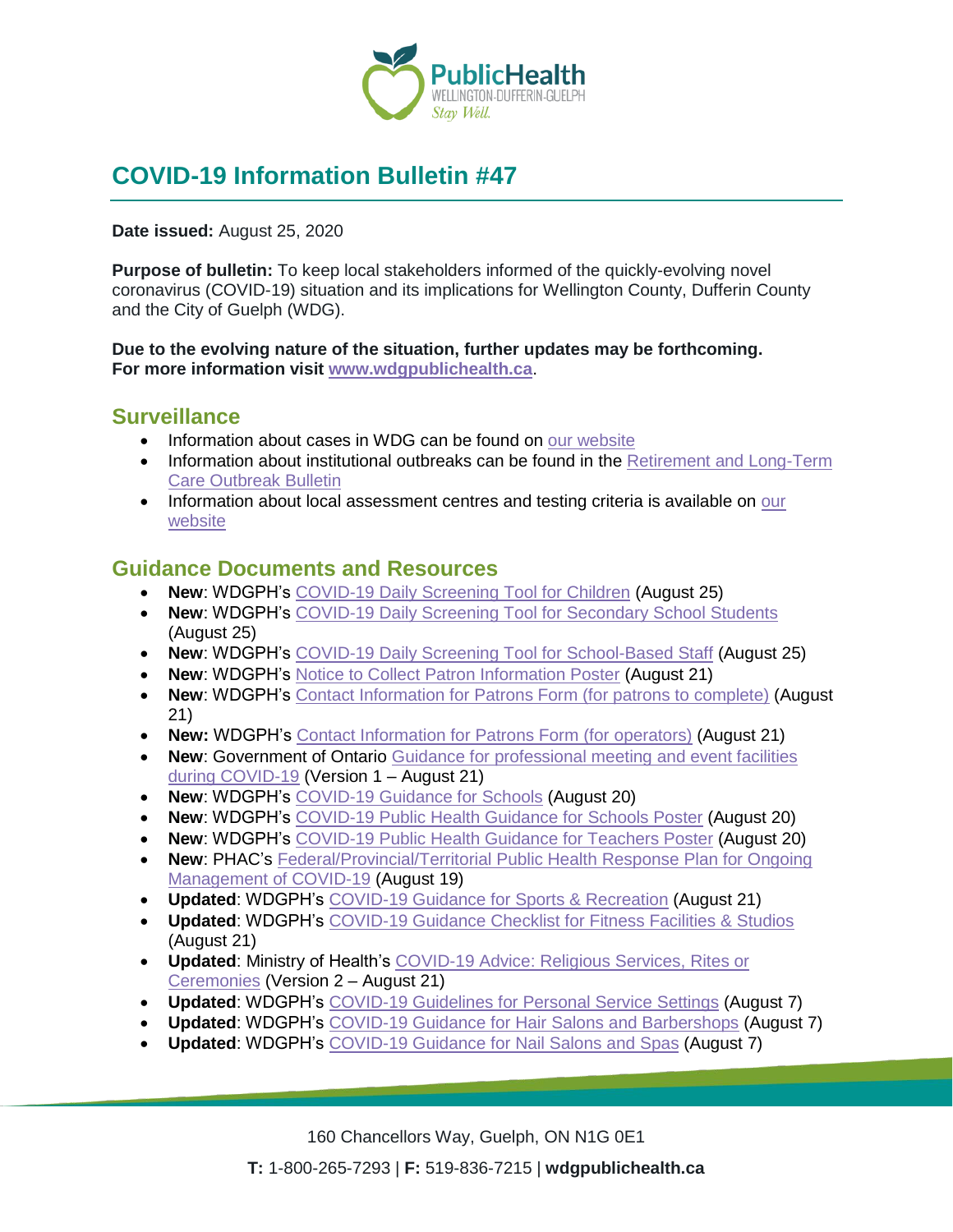

### **Announcements and Changes to Services**

- On August 21, the [Government of Ontario](https://www.news.ontario.ca/mtc/en/2020/08/ontario-expands-indoor-capacity-for-meeting-and-event-facilities.html) announced the safe reopening of more of the economy by easing restrictions for facilities that rent out professional meeting and event spaces. Beginning August 21, 2020, facilities can have up to 50 guests for each indoor meeting room or event space within the facility. As well, regulatory amendments were made requiring the contact information for only one person in a party entering an indoor or outdoor dining area, with exceptions.
- On August 21, the [Government of Ontario](https://news.ontario.ca/opo/en/2020/08/ontario-partners-with-federal-government-and-3m-canada-on-new-n95-respirator-manufacturing-facility.html) announced its partnership with the Federal government and 3M Canada to expand its Brockville manufacturing facility to produce made-in-Ontario N95 respirators. Both levels of government are investing \$23.33 million to support 3M's capital investment of \$70 million. The expanded facility will produce enough respirators to meet private sector, provincial and North American market demand throughout the pandemic and beyond.
- On August 20, the [Government of Ontario](https://news.ontario.ca/mnr/en/2020/08/ontario-releases-plan-to-grow-and-protect-the-forestry-industry-and-its-forests.html) released *Sustainable Growth: Ontario's Forest Sector Strategy*, the province's plan to create jobs and encourage economic growth in the forest industry. The strategy will support the Indigenous, northern and rural communities that depend on the sector, while ensuring the province's forests stay healthy for generations to come.
- On August 20, the [Government of Ontario](https://news.ontario.ca/opo/en/2020/08/ontario-adding-200-new-provincial-police-officers.html) announced the hiring of an additional 200 Ontario Provincial Police (OPP) officers. These new recruits will provide OPP frontline officers with the additional resources they need to better protect communities, while safeguarding their mental health and well-being.
- On August 20, the [Government of Canada](https://www.canada.ca/en/employment-social-development/news/2020/08/government-of-canada-announces-plan-to-help-support-canadians-through-the-next-phase-of-the-recovery.html) announced changes to the Employment Insurance (EI) program and new income support benefits that will better support all Canadians. In preparation for this transition and to ensure support continues for Canadians whose employment has been impacted by the pandemic, the Canada Emergency Response Benefit (CERB) will be extended by an additional four weeks to a maximum of 28 weeks.
- On August 15, [Health Canada](https://www.canada.ca/en/health-canada/news/2020/08/government-of-canada-begins-consultation-to-better-ensure-the-continuity-of-supervised-consumption-sites-and-services-in-canada.html) launched a 60-day consultation process on supervised consumption sites and services to evaluate what is working and what can be improved. The consultation will allow the Government of Canada to seek comments from Canadians, supervised consumption site operators, front-line health care workers, people who use the sites, people with lived and living experience and other stakeholders. Anyone interested in participating [can provide feedback until October 14,](https://www.canada.ca/en/health-canada/programs/consultation-new-regulations-supervised-consumption-sites.html)  [2020.](https://www.canada.ca/en/health-canada/programs/consultation-new-regulations-supervised-consumption-sites.html)

# *Ongoing COVID-19 Action*

# **NEW Contact for Physical Distancing Floor Decals**

- WDG Public Health has physical distancing floor decals available for community partners to use at their locations.
- If you would like decals, please contact Anna Vanderlaan via email at [anna.vanderlaan@wdgpublichealth.ca](https://wdgpublichealth.sharepoint.com/sites/IMS-NovelCoronavirus/Shared%20Documents/General/Communications/COVID-19/Stakeholders/COVID-19%20Information%20Bulletin/Bulletin%2018/meghan.wiles@wdgpublichealth.ca)

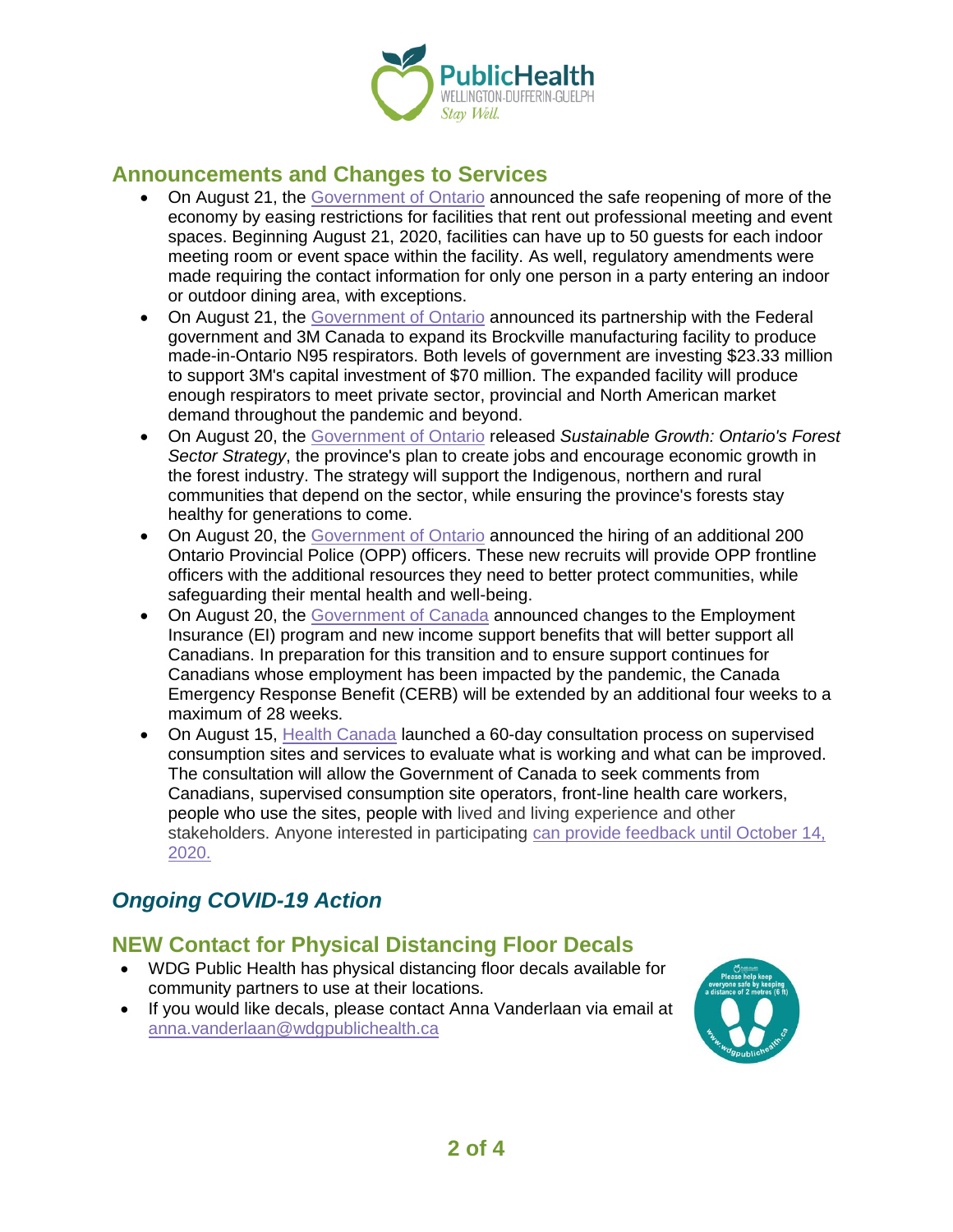

# **COVID Alert App**

The [Government of Ontario](https://news.ontario.ca/opo/en/2020/07/covid-alert-available-for-download-beginning-today.html) is encouraging Ontarians to download [COVID Alert](https://covid-19.ontario.ca/covidalert?_ga=2.68068817.1702415536.1596548534-1123331746.1579028832) on their smartphones. The free, nation-wide app notifies users of potential exposure to COVID-19. Users who test positive for COVID-19 will receive a one-time key from their health authority that they can enter in the app. When the key is entered, COVID Alert will notify other users who may have come in close contact with that person for at least 15 minutes in the past 14 days so they can contact their local public health authority for guidance.

The app uses strong measures to protect data and does not track a user's location or collect personally identifiable information. The Privacy Commissioners of Canada and Ontario were consulted on the development of COVID Alert to ensure the highest level of privacy for users.

# **COVID-19 Testing**

Please go to an [Assessment Centre](https://wdgpublichealth.ca/your-health/covid-19-information-public/assessment-centres-wdg) to get tested. Public Health **DOES NOT** provide testing. No referral is needed. **Bring your health card to the assessment centre** (if you have one). It is OK if it is expired. Presenting your health card allows you to:

- Check your test results online. Public Health only calls those who test positive.
- Be treated or prescribed medication for other respiratory conditions if needed and if this option is available at your assessment centre.
- Move through the testing process faster.

Further instruction will be provided by the clinician at the assessment centre based on individual assessment. Be prepared for increased wait times at the assessment centres.

# **Check Your COVID-19 Test Results Online**

The Ontario government has launched an online [COVID-19 Test Result Viewer.](https://covid19results.ehealthontario.ca:4443/agree) This offers fast and secure access to test results on your computer or mobile device. NOTE: **Online test results are only available to those with an Ontario photo (green) health card.**

If you receive a positive result via the online COVID-19 Test Result Viewer, you will have the option to report your information to Public Health through Contact +. Contact + is a voluntary, web-based service for positive results received via the COVID-19 Test Result Viewer. **It does not replace the call you get from Public Health**. Contact + allows you to confirm your contact details as well as review and answer the questions that Public Health will ask you, in advance of your call. You may add this information for up to 48 hours after your positive test result is reported. For more information about Contact + visit the [testing and results](https://www.wdgpublichealth.ca/your-health/covid-19-information-public/testing-and-results) page.

### **Face Coverings Required for Commercial Businesses in WDG**

Dr. Nicola Mercer, Medical Officer of Health, has issued an order under Section 22 of the *Health Protection and Promotion Act*. What this means:

• A face covering is required for any customer, patron, employee or visitor when entering and while on the premises of any commercial establishment in the WDG region. The order will be in effect until rescinded.